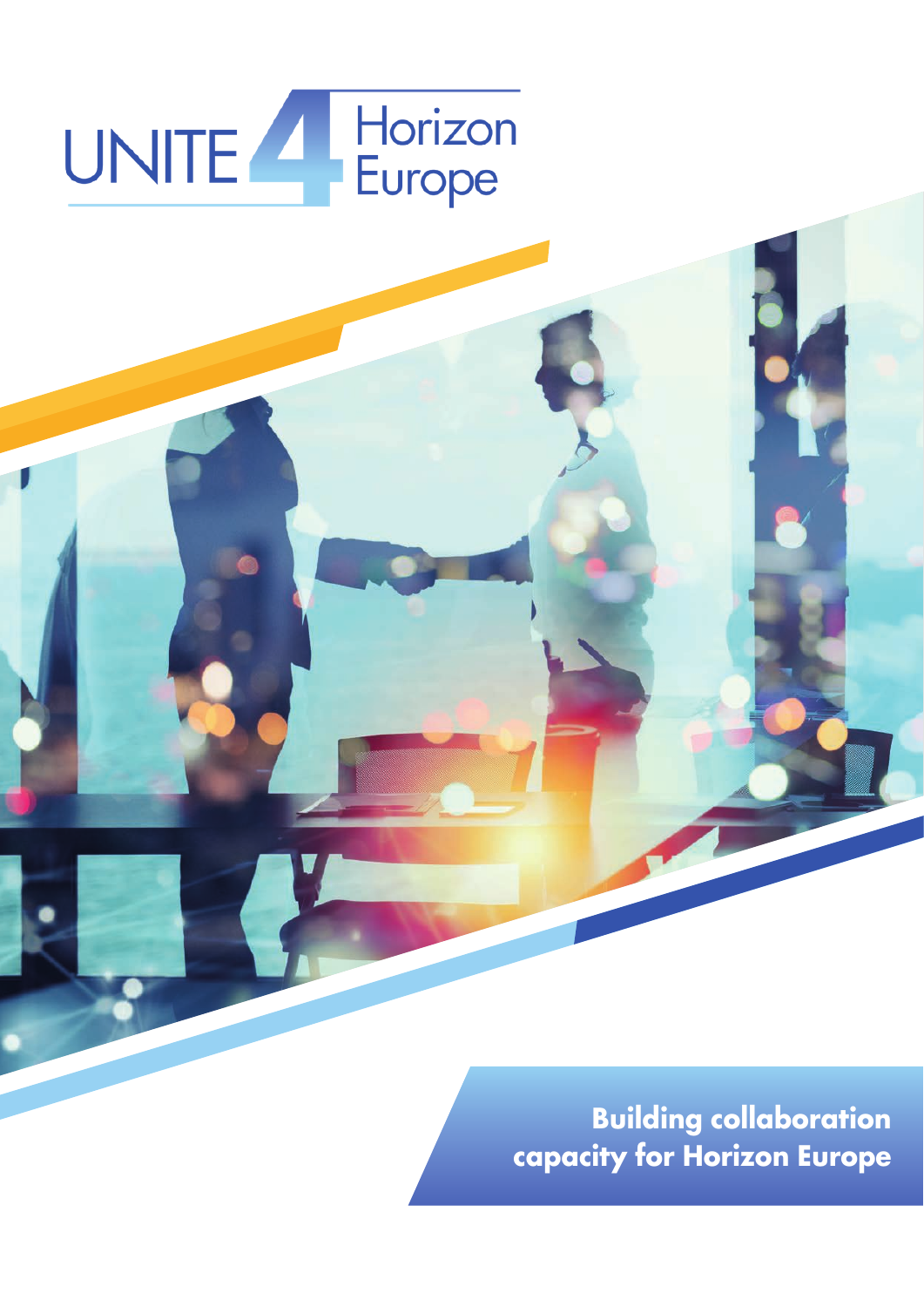### **Welcome to Unite for Horizon Europe Project!**

While the Horizon 2020 programme has demonstrated closer and more increased collaboration activities in comparison with its predecessor FP7, the European Commission is looking to "raise the bar in the quality and widening of participation" in its follow-up Horizon Europe programme period, commencing after 2020. It particularly concerns the involvement of small and medium enterprises (SMEs) in innovation partnerships as the latter have been reported considerably low, resulting in lower intensity of crosssectoral cooperation among knowledge providers and smaller businesses. Observing this gap inspired an international consortium of partners from Cyprus, France, Finland, The Netherlands, Spain, Germany and Ireland to undertake a brand-new Erasmus+ project "Unite for Horizon Europe" (UNITE4H), which aims to identify the limitations and help build strategic engagement capacity between academics and SME representatives to develop, apply and implement projects within the Horizon Europe framework.

Notably, many SMEs continue to struggle to adopt the right strategy, business processes, skills, or other resources to get involved in European funding partnerships. Similarly, even though the participation of the higher education institutions (HEIs) and research organisations in the Horizon 2020 has been the strongest among others, their involvement for the new framework is deemed to be further enhanced by the provision of tailored support for collaboration with a more diverse range of stakeholders. In the light of the low success rate and missed opportunities for more strategic cooperation between HEIs and SMEs, the availability of supportive engagement training programmes is crucial.

Throughout the life of the project, we will produce several outputs. The project starts off with an investigation into the needs and challenges experienced by HEI and SME representatives, resulting into a programme framework. Based on this framework, we will develop a training programme and toolkit to increase awareness, skills and knowledge capacity among academics and SME representatives. The two training programmes, one for SMEs and one for HEIs, each consist of several modules. During the last phase, these modules will be pilot tested among academics and SME representatives within the partners' institutions and networks.



We believe that the results of this project will not only have impact on the individual level with the academic development and career advancement of the participants, but also on the institutional level, where the HEIs and SMEs will build awareness on mechanisms they can put in place for collaborative innovation, as well as at the system level, where the European research priorities are more effectively addressed through international strategic collaborations between HEIs and SMEs. Needless to say, we envision that the results of the UNITE4H project will be seen through new partnerships and development within Horizon Europe framework and beyond.

> On Behalf of UNITE4H Project Consortium, The University Industry Innovation Network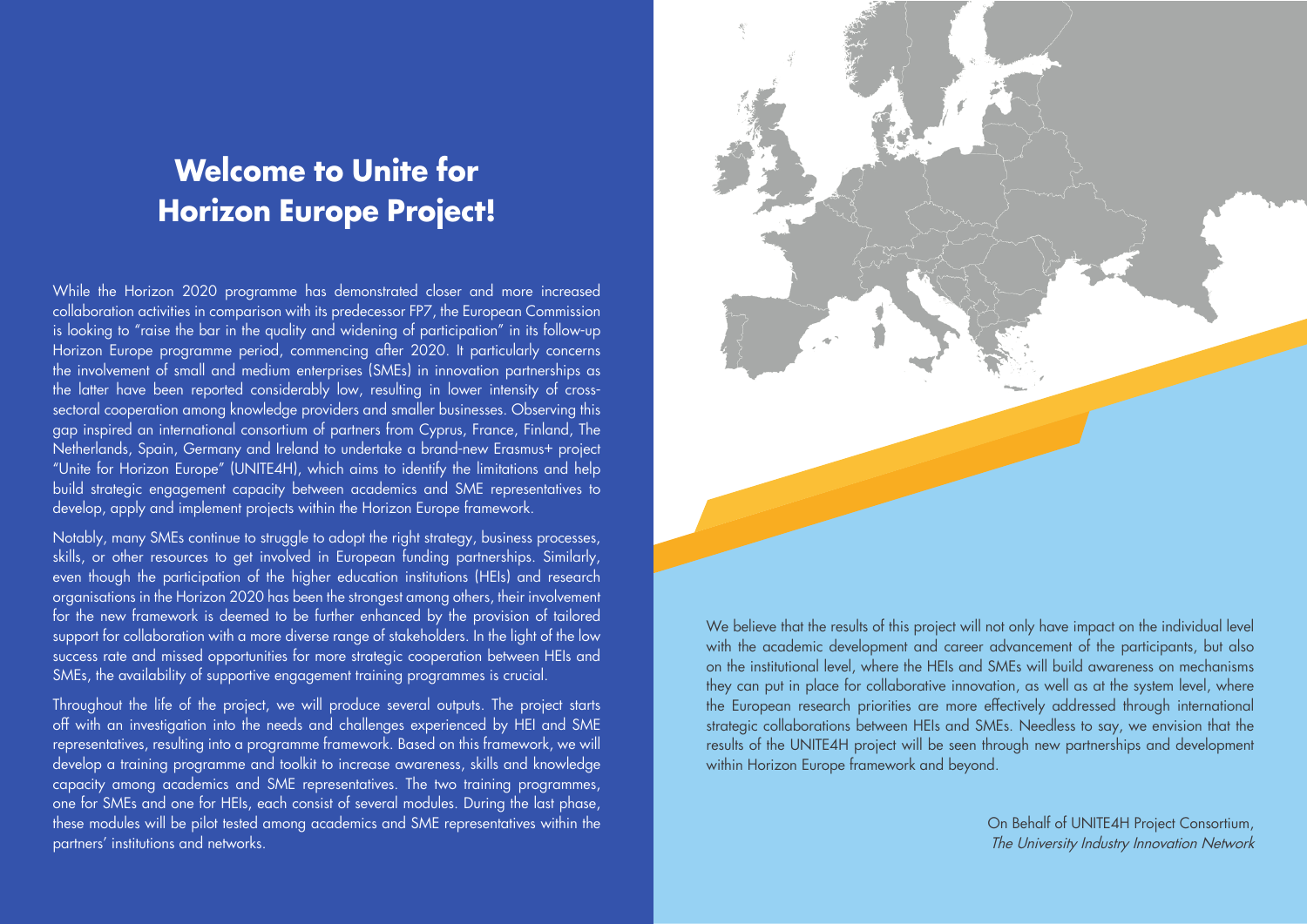### **Our Goal**

The goal of the Unite for Horizon Europe (UNITE4H) project is to help build strategic engagement capacity between European academics and researchers and SME representatives to increase the proportion of successful collaborative participation in the Horizon Europe initiatives. We believe an increased engagement between HEIs and SMEs, as well as foundations and other stakeholders around targeted Horizon Europe projects will not only help deliver on a united approach to societal challenges, but also help strengthen the means of funding for HEIs to be able to concentrate their efforts on the entire innovation cycle from research to market.

> Identifying the engagement needs and challenges experienced & collaborative opportunities envisioned by the academics and SME representatives across Europe;

> Developing the Horizon Europe Engagement Training Programme to increase awareness, skills and knowledge capacity among academics and SME representatives;

> Pilot-Testing Horizon Europe Engagement Training Validation Report workshops among HEIS and SME representatives.

**1**



**3**

The framework will be built on in-depth research that will identify the status-quo of academics and SME representatives' engagement skills and competences, as well as facilitators, challenges, and perceived partnership opportunities. The research will involve desk research, interviews, and surveys to be conducted primarily in the partner HEI and SME contexts, as well across Europe.

The report will capture the pilot testing of the Training Programme by the partner HEIs and SMEs. The pilot programme will be delivered to academics and SME representatives within the institutions and the networks of the project partner organisations. The report will involve feedback collected from both participants and the trainers as well.

The programme modules within the two training programmes, will broadly cover an overview of the Horizon Europe programme, desired selection and nature of SME-HEI partnerships according to identified priorities, and SME & HEI customised skills and competence development for strategic research engagement. The toolkit will consist of learning, teaching and assessment resources and facilitator guidelines.

#### **Horizon Europe Engagement Programme Framework**

#### **Horizon Europe Engagement Training Programme and Toolkit**

#### **Horizon Europe Engagement Training Validation Report**

### **Our Intellectual Outputs**

### **Our Objectives**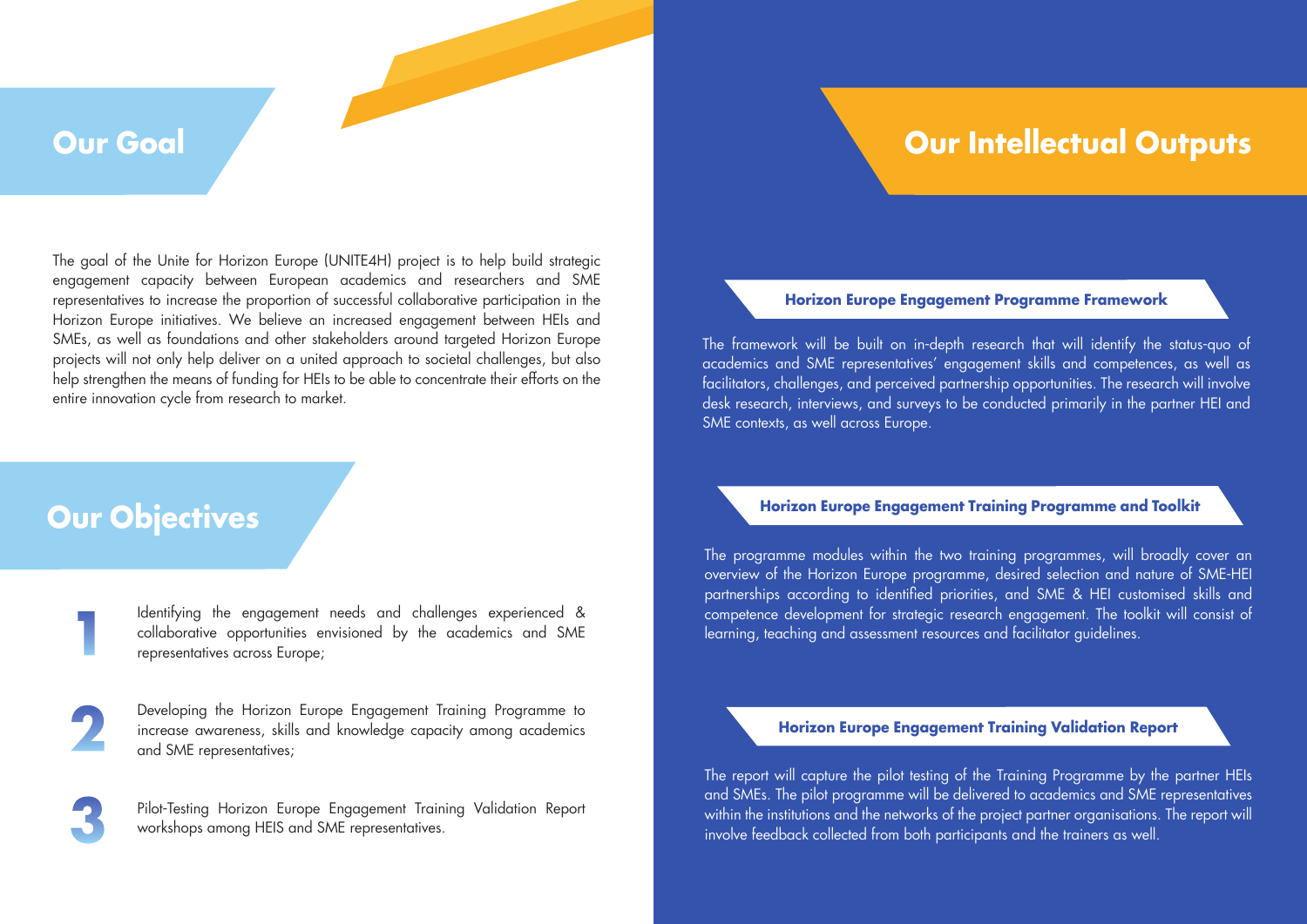### **The Training Programs**

| $\sqrt{2}$ |  |
|------------|--|
|            |  |
|            |  |

The training modules for this target group among others will cover the research opportunities for SMEs presented within Horizon Europe funding framework, strategies for overcoming barriers and challenges of cooperation with HEIs, the use of SMEs' strengths and their contribution to the research project development and implementation, etc.



The training modules for this target group will include an overview of Horizon Europe funding framework research opportunities, internal and external asset mapping, institutional challenges in setting up partnerships with businesses, strategies on running collaborative research projects, etc.



#### **SME Representatives HEI Researchers and Academics**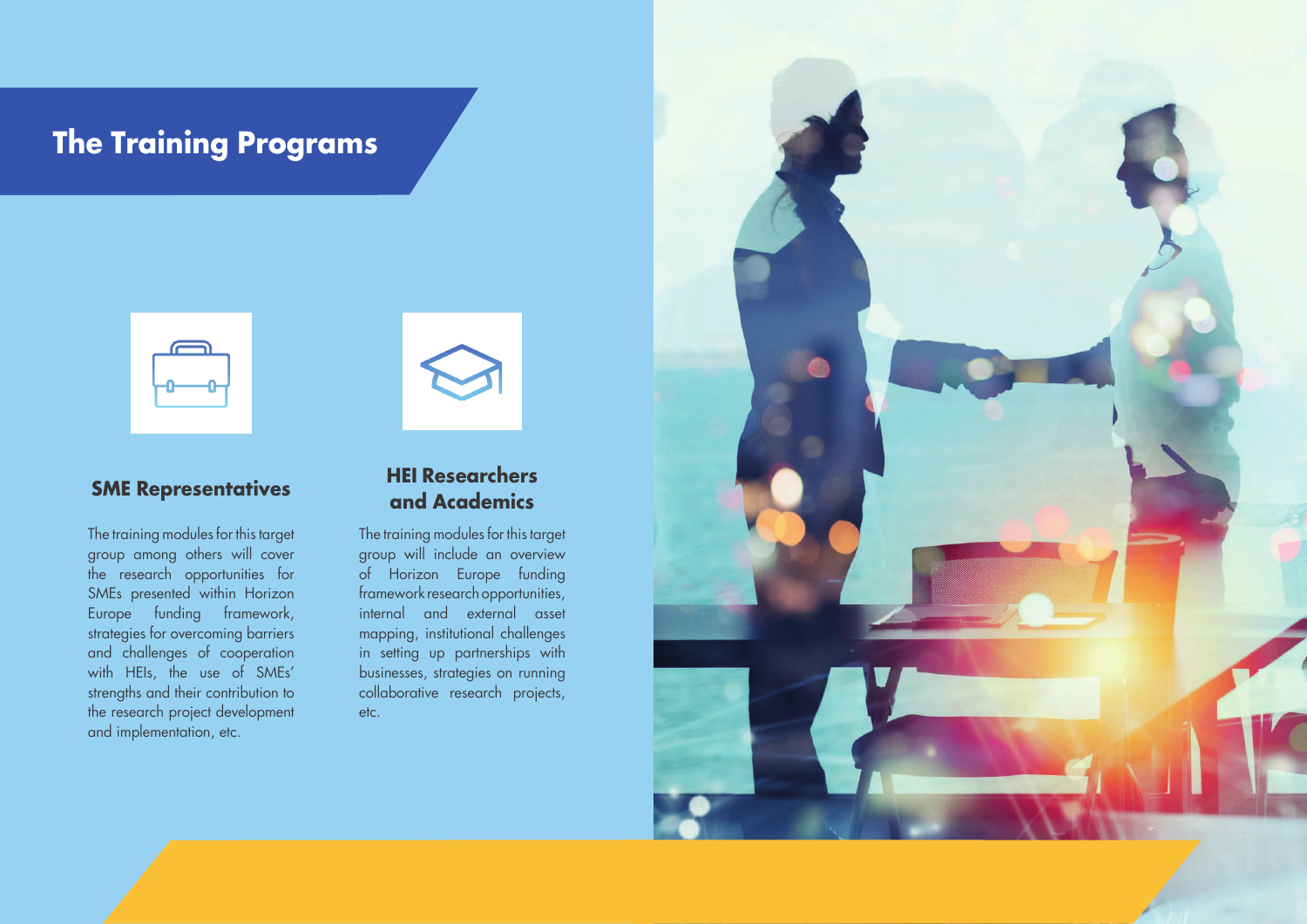**Universidad Carlos III de Madrid** Madrid, Spain



#### **Institut Mines Télécom Business School** Évry, France

**Univations** Halle, Germany

Navan Meath, Ireland **The University-Industry Innovation Network** Amsterdam, The Netherlands

 $\mu_{\rm{B}}^{\rm{Opc}}$ 

### **Our Consortium**

 $\frac{\partial}{\partial \xi} \left( \frac{\partial}{\partial \xi} \right) = \frac{\partial}{\partial \xi} \left( \frac{\partial}{\partial \xi} \right)$ 

### **Meath County Council**<br>Navan Meath, Ireland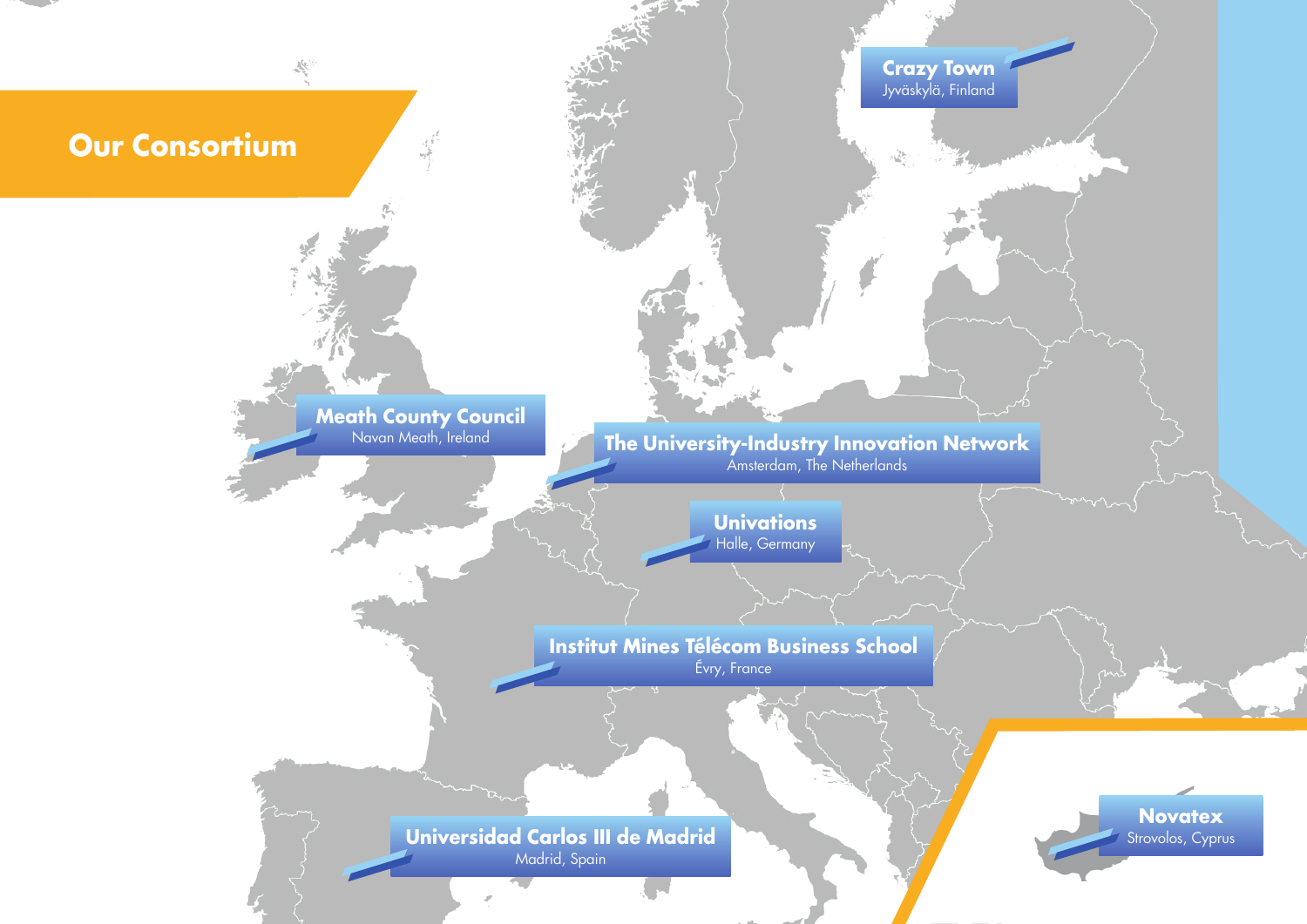### **Our Consortium and the construction of the construction of the construction of the crazy Town**

crazy town

#### **Institut Mines-Télécom Business School**

One of France's major educational and research establishments. IMTBS has a strong connection to a local network of SMEs in both research and education to support SME innovation and providing education for future employees.



One of the most experienced organizations in Finland that specializes in the subject of promoting university-business-cooperation, in particular, from the practitioners' point of view. They have extensive experience in connecting businesses and universities with hands-on trainings, workshops, and matchmaking activities.

#### **Univations**

An affiliated institute of M.-Luther-University Halle-Wittenberg, responsible for all strategic entrepreneurship and knowledge transfer activities of the University, bridging between the HEI and enterprise sector in the regional innovation ecosystem.



#### **Carlos III University of Madrid**

An international oriented university, committed to innovation. UC3M has over 230 industrial partnerships on knowledge transfer and business interaction. Their mission is to contribute to the improvement of society through teaching of the highest quality and cutting-edge research in line with stringent international guidelines.

**Meath County Council**

A local authority in Ireland, with over 15 years of experience with EU projects – many of them initiated and managed by them. The Council operates the Local Enterprise Office whose emphasis is job creation through enterprise, and which maintains direct and constant links with the HEI across the country and more widely across the EU.



#### **Novatex - Project Leader**



A SME in Cyprus, working in different fields with their expertise in university engagement, project participation and management. Novatex holds a close collaboration both with universities and industry and co-organised many information events on the use of technological advancements.

univations

#### **University Industry Innovation Network**

An international leader on university-industry engagement, entrepreneurial & engaged universities and knowledge transfer. They conduct research, organise events and provide training and consultancy services to their community of 80+ organisational and 500+ individual members.